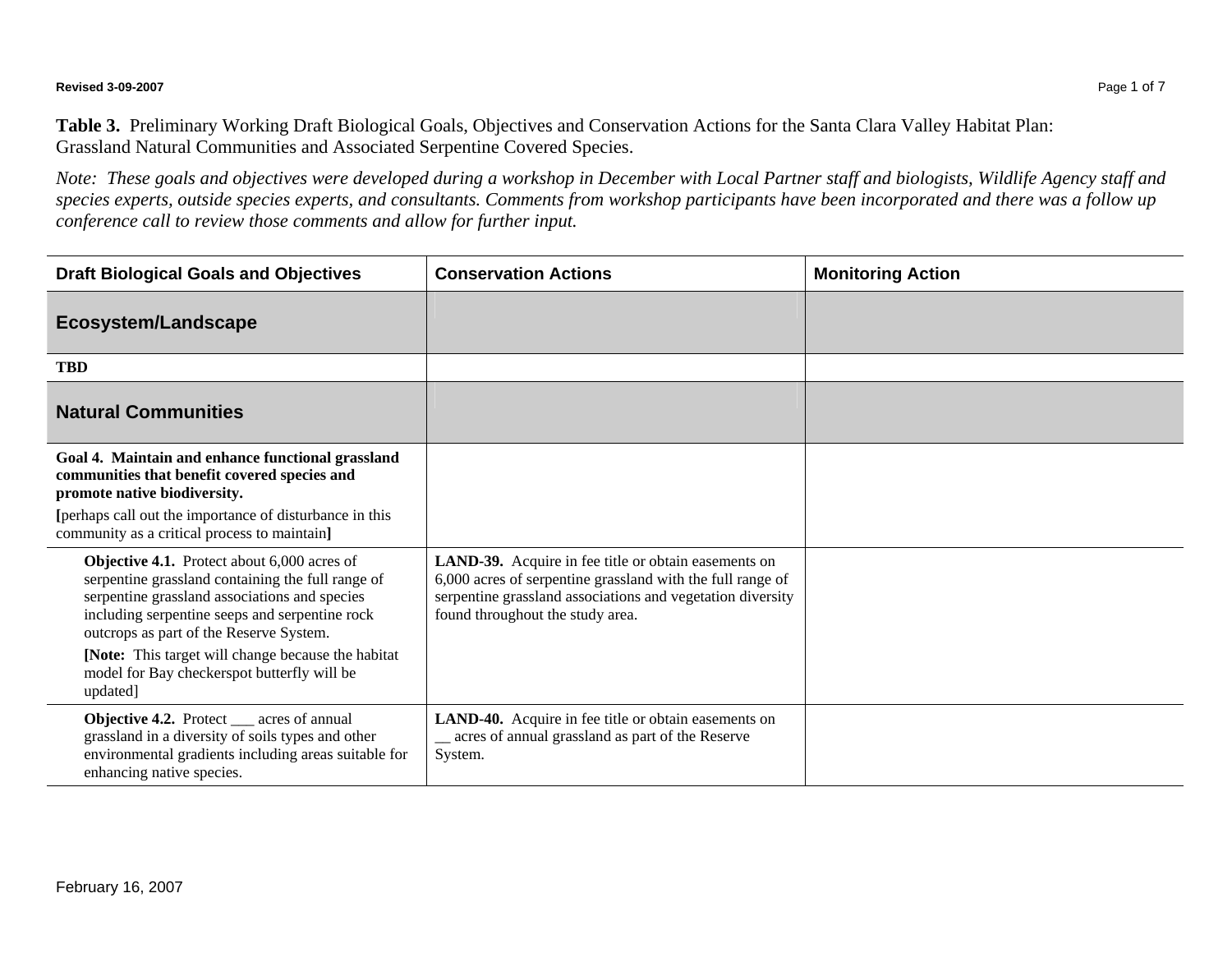| <b>Draft Biological Goals and Objectives</b>                                                                                                                                                                                                                                                                                                                   | <b>Conservation Actions</b>                                                                                                                                                                                                                                                                                                           | <b>Monitoring Action</b> |
|----------------------------------------------------------------------------------------------------------------------------------------------------------------------------------------------------------------------------------------------------------------------------------------------------------------------------------------------------------------|---------------------------------------------------------------------------------------------------------------------------------------------------------------------------------------------------------------------------------------------------------------------------------------------------------------------------------------|--------------------------|
| Objective 4.3. Protect native grassland stands in a<br>diversity of soils types and other environmental<br>gradients with areas suitable for enhancing native<br>species. [Note: This objective is not measurable<br>because we do not know where native grassland<br>stands occur but this is an important point that we<br>do not want to lose in the broad] | LAND-41. Acquire in fee title or obtain easements on<br>areas of native perennial grasslands as part of the Reserve<br>System.                                                                                                                                                                                                        |                          |
| Objective 4.4. Enhance grasslands by reducing<br>cover and biomass of non-native plants and by<br>increasing the diversity of native plants.                                                                                                                                                                                                                   | <b>GRASS-1.</b> Continue or introduce livestock and native<br>herbivore (e.g., elk) grazing in a variety of grazing<br>regimes to reduce the cover, biomass, and diversity of<br>exotic grasses and herbs.                                                                                                                            |                          |
|                                                                                                                                                                                                                                                                                                                                                                | <b>GRASS-2.</b> Conduct prescribed burns to enhance the<br>community and to control or, where possible, eradicate<br>invasive plants.                                                                                                                                                                                                 |                          |
|                                                                                                                                                                                                                                                                                                                                                                | <b>GRASS-3.</b> Conduct mowing in selected areas to mimic<br>grazing where use of livestock is impractical.                                                                                                                                                                                                                           |                          |
|                                                                                                                                                                                                                                                                                                                                                                | <b>GRASS-4.</b> Selectively apply herbicides or other<br>treatments (e.g., hand or mechanical removal) to eradicate<br>or control invasive plants.                                                                                                                                                                                    |                          |
|                                                                                                                                                                                                                                                                                                                                                                | <b>GRASS-5.</b> Conduct selected seeding of native forbs and<br>grasses.                                                                                                                                                                                                                                                              |                          |
|                                                                                                                                                                                                                                                                                                                                                                | <b>CHAP-3.</b> Negotiate a let-burn policy in the study area<br>with local and state fire agencies that could include<br>paying ranchers for initial loss of livestock forage and<br>structures (e.g., fences, corrals) to allow fire frequency to<br>return to historic levels and eliminate or reduce need for<br>prescribed burns. |                          |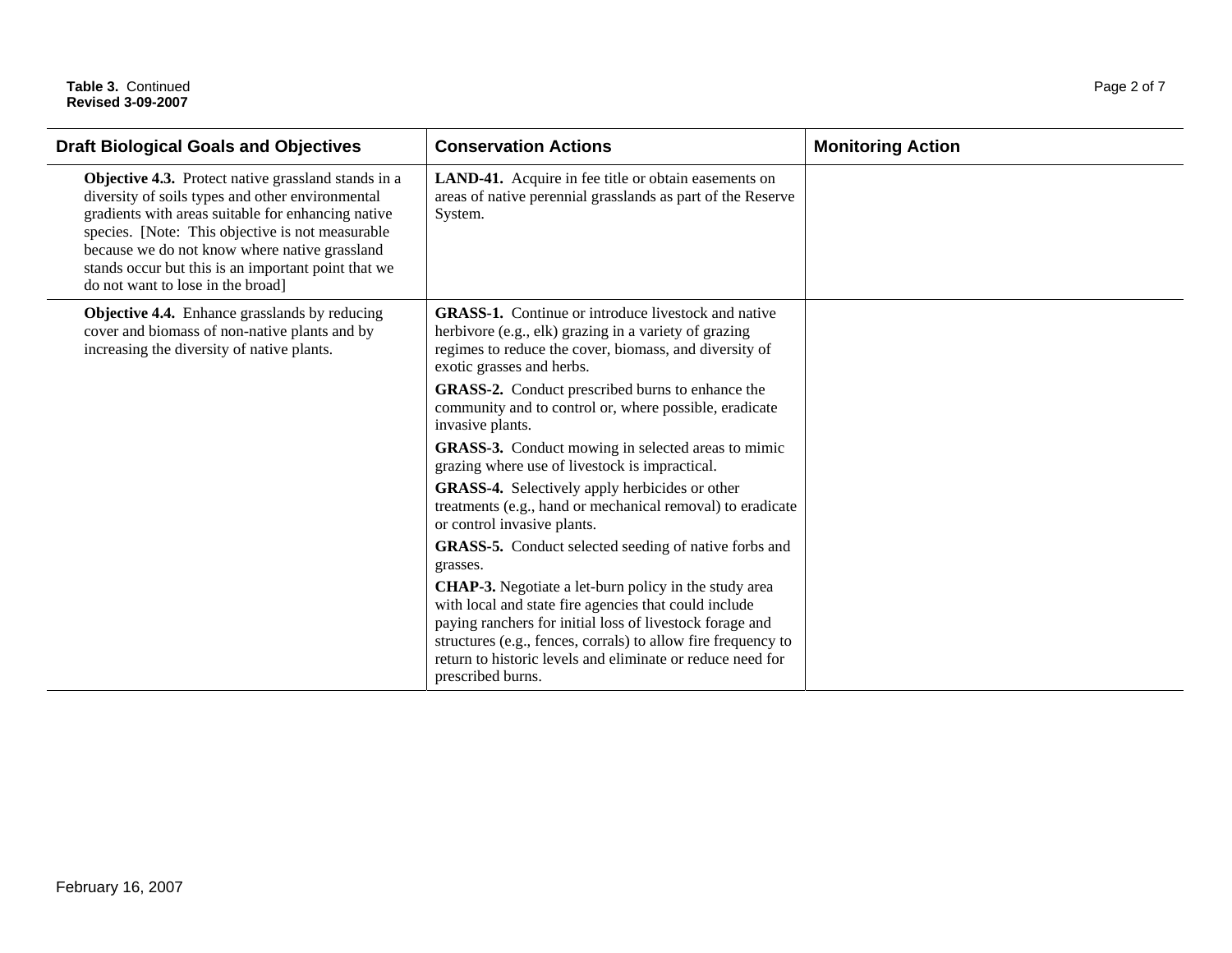| <b>Draft Biological Goals and Objectives</b>                                                                                                                                                                                                                                                                                                                                                                                                           | <b>Conservation Actions</b>                                                                                                                                                                                                                                                                                                                                                                                                                                                                                                                          | <b>Monitoring Action</b> |
|--------------------------------------------------------------------------------------------------------------------------------------------------------------------------------------------------------------------------------------------------------------------------------------------------------------------------------------------------------------------------------------------------------------------------------------------------------|------------------------------------------------------------------------------------------------------------------------------------------------------------------------------------------------------------------------------------------------------------------------------------------------------------------------------------------------------------------------------------------------------------------------------------------------------------------------------------------------------------------------------------------------------|--------------------------|
| Objective 4.5. Increase the distribution and<br>availability of California ground squirrels to<br>increase the prey base San Joaquin kit fox and<br>golden eagle and burrow availability within<br>grassland for California tiger salamander, California<br>red-legged frog, western burrowing owl, golden<br>eagle, San Joaquin kit fox, and other native species<br>(from grassland section).                                                        | GRASS-6. Cease using rodenticides within the Reserve<br>System and when possible outside of the Reserve System<br>except when needed to protect the integrity of structures<br>such as levees, stock pond dams, roads or to prevent<br>nuisance (as defined in the Fish & Game Code Sections<br>4150 and 4152) populations from moving onto adjacent<br>private lands.<br>GRASS-7. Encourage expansion of existing colonies and<br>colonization of new areas within the Reserve System<br>where conflicts with covered activities will be minimized. |                          |
| <b>Species</b>                                                                                                                                                                                                                                                                                                                                                                                                                                         |                                                                                                                                                                                                                                                                                                                                                                                                                                                                                                                                                      |                          |
| Goal 10. Maintain or improve viability of existing<br>Bay checkerspot butterfly populations, increase the<br>number of populations, and expand the geographic<br>distribution to ensure the long-term persistence of the<br>species in the study area.                                                                                                                                                                                                 |                                                                                                                                                                                                                                                                                                                                                                                                                                                                                                                                                      |                          |
| <b>Objective 10.1.</b> Protect 4,900 acres of serpentine<br>grasslands in core populations to protect a range of<br>slopes, aspects, and microhabitats.<br><b>Potential Alternatives:</b><br>$6,000$ acres (100% protection = infeasible<br>$\bullet$<br>target)<br>5,100 acres (90% protection of remaining<br>large parcels = $\text{aggressive target}$ )<br>4,000 acres (65% of protection of available<br>$\bullet$<br>$habitat = modest target)$ | LAND-42. Acquire in fee title or obtain easements on<br>4,900 acres of suitable habitat for Bay checkerspot<br>butterfly on Silver Creek Hills, Coyote Ridge, Pigeon<br>Point, Tulare Hill, Santa Theresa Hills, areas west of<br>Calero Reservoir, and the Kalanas, and Hale/Falcon<br>Crest. Prioritize sites according to threat, patch size,<br>current occupancy and prevalence of cool microsites for<br>Bay checkerspot butterflies.                                                                                                          |                          |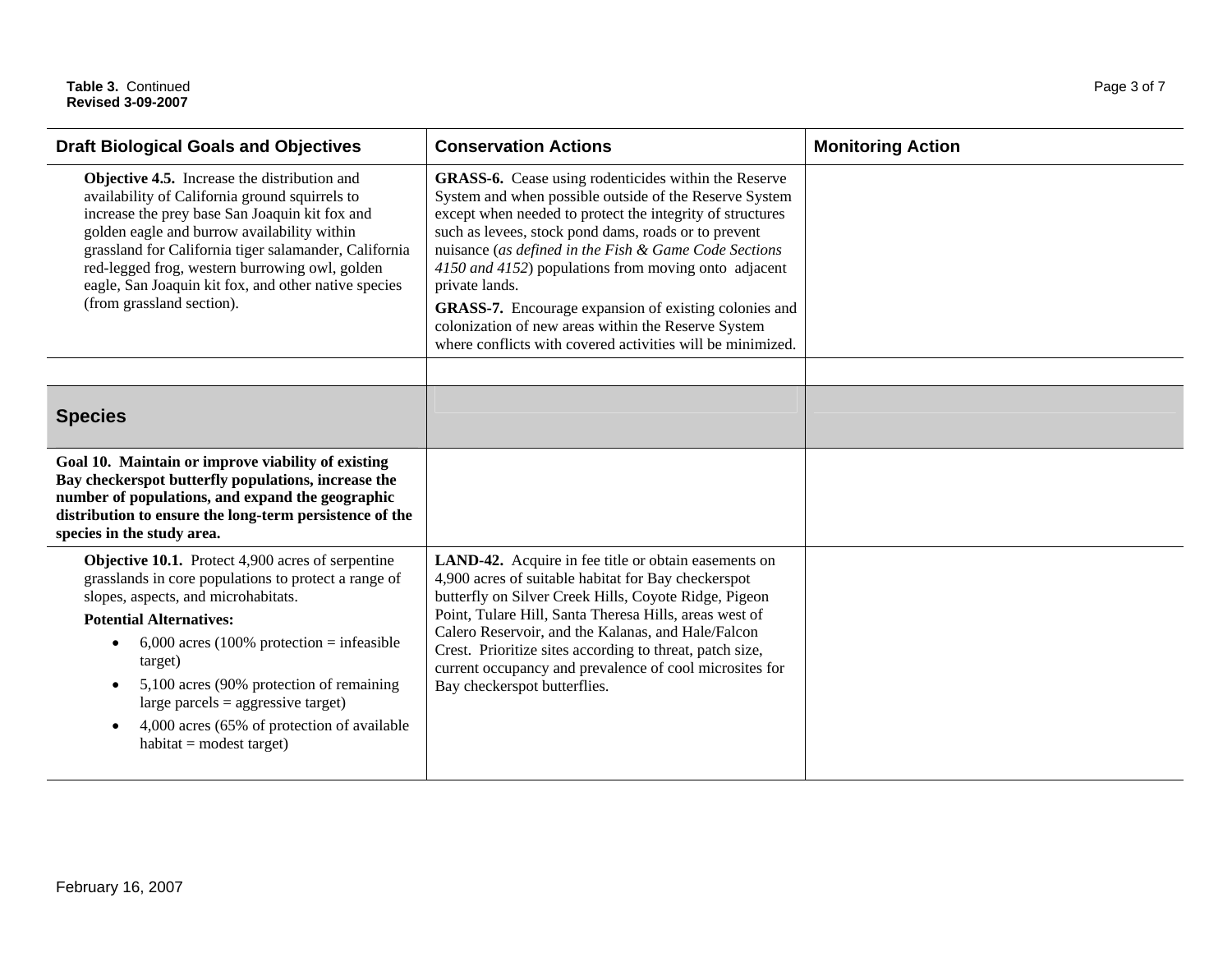| <b>Draft Biological Goals and Objectives</b>                                                                                                                                                                                                                                                                                                               | <b>Conservation Actions</b>                                                                                                                                                                                                                                                                                                                                                                                                                                    | <b>Monitoring Action</b> |
|------------------------------------------------------------------------------------------------------------------------------------------------------------------------------------------------------------------------------------------------------------------------------------------------------------------------------------------------------------|----------------------------------------------------------------------------------------------------------------------------------------------------------------------------------------------------------------------------------------------------------------------------------------------------------------------------------------------------------------------------------------------------------------------------------------------------------------|--------------------------|
| Objective 10.2. Within the Reserve System on sites<br>with degraded serpentine grassland, improve<br>management to enhance populations of larval host<br>plants and adult nectar sources and reestablish Bay<br>checkerspot butterfly.                                                                                                                     | See GRASS-1 through GRASS-4.<br><b>GRASS-8.</b> Translocate Bay checkerspot butterflies<br>(eggs, larvae, or adults) from core populations into<br>suitable but unoccupied sites if natural dispersal fails to<br>reestablish population.                                                                                                                                                                                                                      |                          |
| Goal 11. To maintain viability, protect and increase<br>the size and number of populations of Coyote<br>ceanothus, Santa Clara Valley dudleya, Metcalf<br>Canyon jewelflower, most beautiful jewelflower,<br>smooth lessingia, fragrant fritillary, Mt. Hamilton<br>thistle, Loma Prieta hoita (i.e., covered serpentine<br>plants) within the study area. |                                                                                                                                                                                                                                                                                                                                                                                                                                                                |                          |
| Objective 11.1. Protect all four of the known extant<br>populations of Coyote ceanothus with a buffer zone<br>of 150 meters (500 feet) around each population,<br>where possible, to reduce external influences and<br>allow expansion of populations.                                                                                                     | LAND-43. Acquire in fee title or obtain easements on<br>sites in the study area that support Coyote ceanothus or<br>provide the necessary buffer between incompatible land<br>uses, focusing first on protection of the largest<br>populations and those under greatest threat of<br>development.<br><b>RESEARCH-8.</b> Conduct experimental burning where<br>feasible in protected populations to determine the<br>importance of fire for plant regeneration. |                          |
| Objective 11.2. Establish two new populations of<br>Coyote ceanothus in the reserve system to reduce<br>risk of extinction.                                                                                                                                                                                                                                | <b>RESEARCH -9.</b> Identify suitable locations in the<br>reserve system for establishing two new populations of<br>Coyote ceanothus, prioritizing establishment of<br>populations on the west side of the Santa Clara Valley.                                                                                                                                                                                                                                 |                          |
| <b>Potential Alternatives:</b><br>Establish two new populations (modest<br>$\bullet$<br>target that contributes to recovery)<br>Establish four new populations to fully<br>$\bullet$<br>meet recovery standard in USFWS<br>Recovery Plan (aggressive target, may be<br>infeasible)                                                                         | RESEARCH-10. Determine suitable propagation or<br>planting techniques for Coyote ceanothus and determine<br>appropriate seed sampling techniques from existing<br>populations.<br><b>RESEARCH -11.</b> Design and implement field<br>experiments (if the number of propagules allows) to test<br>alternative techniques for population establishment.                                                                                                          |                          |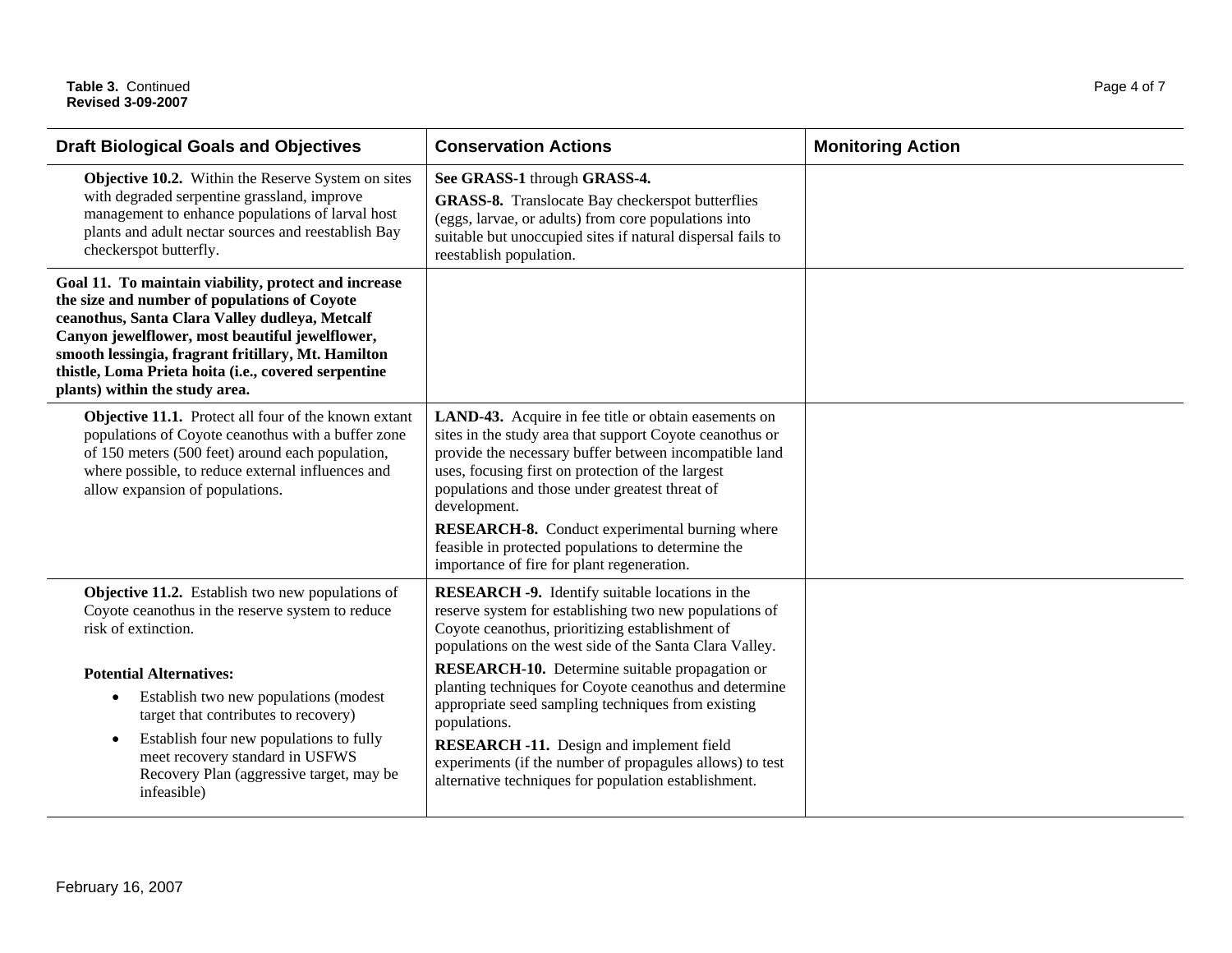| <b>Draft Biological Goals and Objectives</b>                                                                                                                                                                                                                                                                                                                                                                                                                      | <b>Conservation Actions</b>                                                                                                                                                                                                                                                                                                             | <b>Monitoring Action</b> |
|-------------------------------------------------------------------------------------------------------------------------------------------------------------------------------------------------------------------------------------------------------------------------------------------------------------------------------------------------------------------------------------------------------------------------------------------------------------------|-----------------------------------------------------------------------------------------------------------------------------------------------------------------------------------------------------------------------------------------------------------------------------------------------------------------------------------------|--------------------------|
| <b>Objective 11.3.</b> Protect at least __ currently<br>unprotected populations of Santa Clara Valley<br>dudleya with a buffer zone of 150 meters (500 feet)<br>around each population, where possible, to reduce<br>external influences and allow expansion of<br>populations.                                                                                                                                                                                   | LAND-45. Acquire in fee title or obtain easements on<br>sites in the study area that support populations of<br>Santa Clara Valley dudleya.                                                                                                                                                                                              |                          |
| Objective 11.4. Expand the population sizes of<br>Santa Clara Valley dudleya to ensure each<br>population has at least 2,000 individuals.                                                                                                                                                                                                                                                                                                                         | <b>RESEARCH-12.</b> Experimentally establish species on<br>unoccupied but suitable rock outcrops using seeds and<br>transplanted adults from large populations<br><b>RESEARCH-13.</b> Experimentally create suitable habitat<br>on rock outcrops by filling rock crevices with suitable<br>soil and establish new site for the species. |                          |
|                                                                                                                                                                                                                                                                                                                                                                                                                                                                   | RESEARCH-14. Experimentally exclude livestock from<br>covered-plant populations to test the effects of livestock<br>grazing.                                                                                                                                                                                                            |                          |
| <b>Objective 11.5.</b> Protect at least __ currently<br>unprotected populations of Metcalf Canyon<br>jewelflower including a buffer zone of 150 meters<br>(500 feet) around each population, where possible,<br>to reduce external influences and allow expansion of<br>populations.<br><b>Potential Alternatives:</b><br>Protect 4 populations (moderately high<br>$\bullet$<br>target; all of the known unprotected<br>populations; however it may be feasible) | LAND-46. Acquire in fee title or obtain easements on<br>sites in the study area that support populations of Metcalf<br>Canyon jewelflower.<br>LAND-47. [optional] Acquire in fee title or obtain<br>easements on north side of Tulare Hill to allow for<br>reintroduction on west side of Valley.-                                      |                          |
| Protect 2 populations (conservative target)<br>$\bullet$                                                                                                                                                                                                                                                                                                                                                                                                          |                                                                                                                                                                                                                                                                                                                                         |                          |
| Objective 11.6. Increase the number of protected<br>populations and expand the population sizes of<br>Metcalf Canyon jewelflower to ensure each<br>population has at least 2,000 individuals (Source:<br><b>USFWS Recovery Plan)</b>                                                                                                                                                                                                                              | <b>RESEARCH-16.</b> Experimentally create suitable habitat<br>by scraping serpentine soils down to bedrock, similar to<br>roadcuts and seed areas.<br>RESEARCH-17. Reintroduce Metcalf Canyon<br>jewelflower to Tulare Hill and Santa Theresa Hills once<br>management reestablishes suitable habitat.                                  |                          |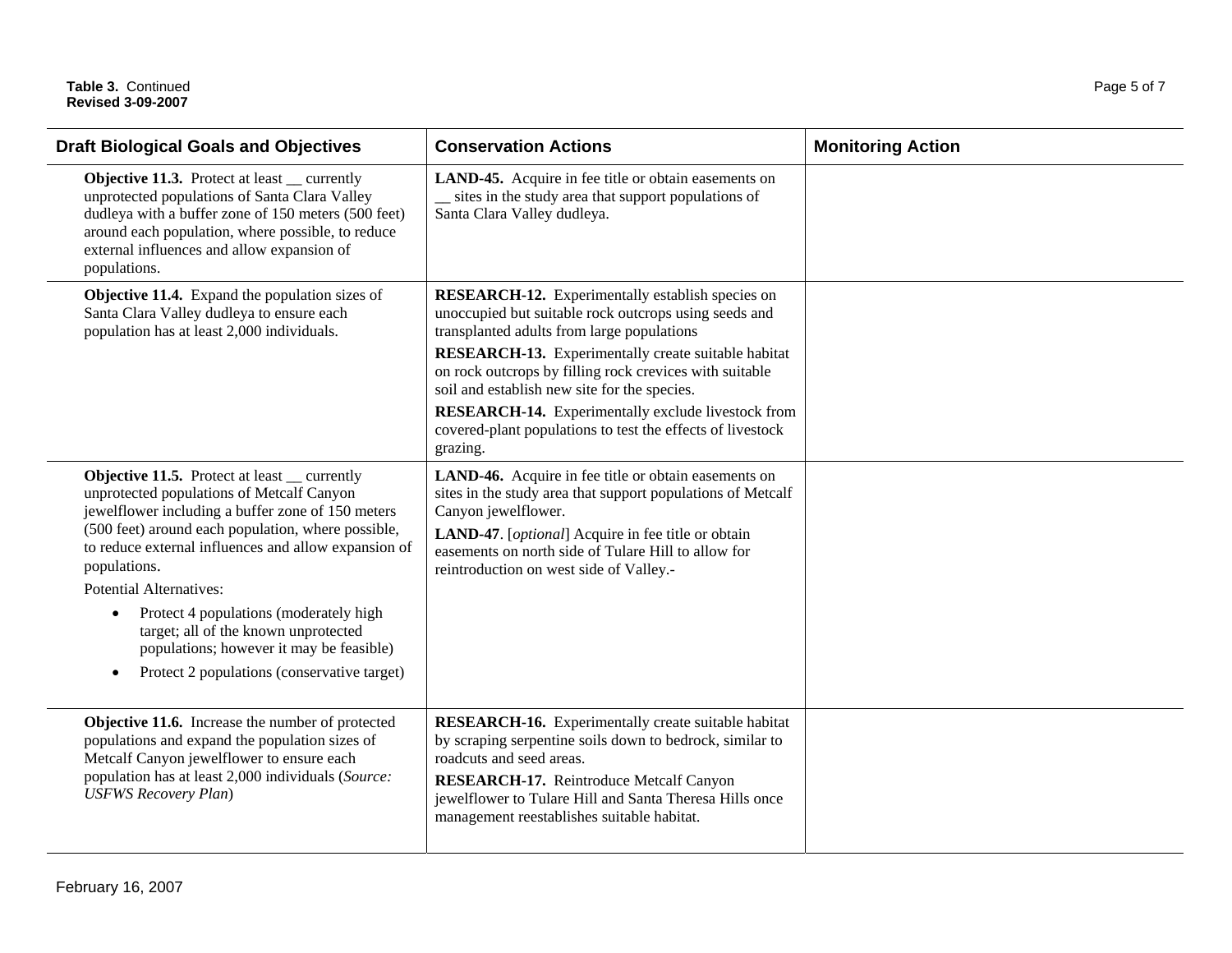| <b>Conservation Actions</b>                                                                                                                                                                                                                                                    | <b>Monitoring Action</b> |
|--------------------------------------------------------------------------------------------------------------------------------------------------------------------------------------------------------------------------------------------------------------------------------|--------------------------|
| LAND-48. Acquire in fee title or obtain easements on<br>sites in the study area that support populations of most<br>beautiful jewelflower.                                                                                                                                     |                          |
|                                                                                                                                                                                                                                                                                |                          |
|                                                                                                                                                                                                                                                                                |                          |
|                                                                                                                                                                                                                                                                                |                          |
| <b>RESEARCH-18.</b> Experimentally create suitable habitat<br>by scraping serpentine soils down to bedrock, similar to<br>roadcuts and seed areas.                                                                                                                             |                          |
| LAND-49. Acquire in fee title or obtain easements on<br>sites in the study area that support Mount Hamilton thistle<br>in drainages or spring systems to and stratify protection<br>on both sides of Coyote Valley to ensure geographic<br>diversity in protected populations. |                          |
|                                                                                                                                                                                                                                                                                |                          |
| <b>RESEARCH-19.</b> Experimentally exclude livestock from<br>covered-plant populations to test the effects of livestock<br>grazing.<br><b>REFERENCE</b> hydrologic action                                                                                                      |                          |
|                                                                                                                                                                                                                                                                                |                          |